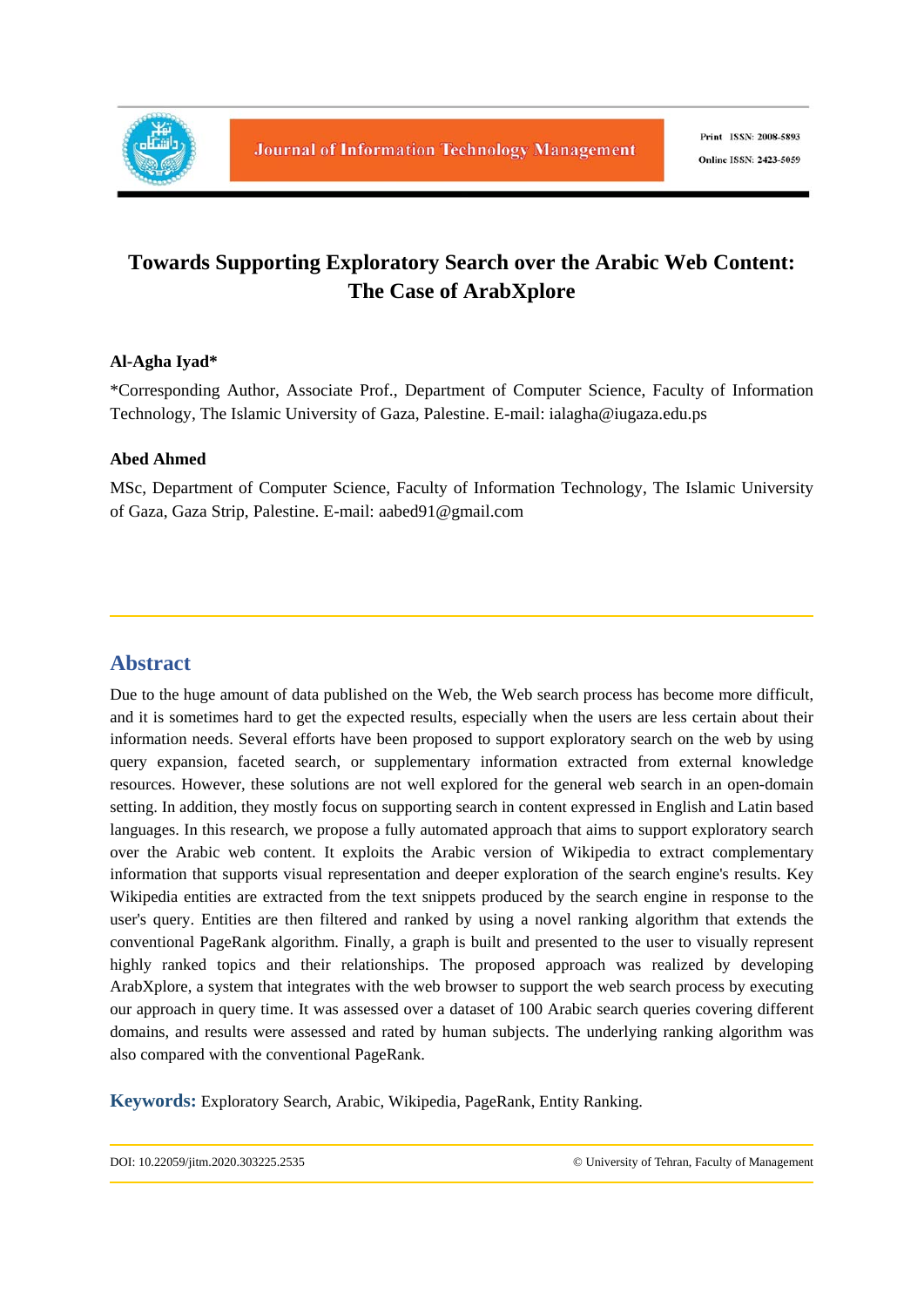## **Introduction**

There are two common types of search processes on the web: Focalized search and exploratory search (Callender, 2010). Focalized search refers to searching the web for an exactly known target. The user should know what he/she is looking for, and should input keywords to the search engine to minimize the retrieved results. Results that best match the user's interest often come up on the top of the search results. In contrast, exploratory search is often used when users are less certain about the information needs (White, Kules, & Drucker, 2006). It is defined as the situation in which the user starts from a not-so-well-defined information need, and progressively explores more on his/her need and on the available information to address it, with a combination of lookup, browsing, analysis, and exploration activities (Marchionini, 2006). Exploratory search is presently thought to center around the acquisition of new knowledge and considered to be challenging for the user (White & Roth, 2009). Popular search engines mainly support focalized search, but users may still need to devote additional effort in inspecting the search results to delve into the topic of interest.

Plenty of works have been proposed to support the exploratory search on the web: Several works proposed to use structured knowledge resources such as LOD (Linked Open Data) (Jacksi, Dimililer, & Zeebaree, 2015; Marie & Gandon, 2014), or ontologies (Dimitrova, Lau, Thakker, Yang-Turner, & Despotakis, 2013; Tvarožek, 2011) to enable the user to explore the topic of interest in depth. LOD and ontologies organize knowledge as a network of concepts, thus enabling the identification of concepts related to the user's query. Other works proposed query expansion techniques to suggest additional terms related to the user's query. These additional terms can be extracted from external knowledge resources or from the user's history (Azad & Deepak, 2019b; Carpineto & Romano, 2012). However, these solutions are not well explored for general web search in an open-domain setting, and may require tools or sites specifically tailored to the needs of the technique or the background knowledge being used. Furthermore, the focus of existing solutions was to support searching in content expressed in English and Latin based languages. When it comes to Arabic language, the language spoken by 300 million all over the world, it is difficult to find an adequate support for exploratory search over the Arabic content on the web. This can be explained by the lack of support for the Arabic language processing, and the lack of comprehensive knowledge resources in Arabic as compared to those available in other languages.

In this work, we aim to exploit the Arabic version of Wikipedia to support exploratory search on the Arabic web content. The proposed approach starts with the search snippets generated from a common search engine, i.e. Google search. It then exploits the content and structure of Wikipedia to extract salient terms relevant to the user's query. Extracted terms are then ranked by using a novel ranking algorithm that extends the well-known PageRank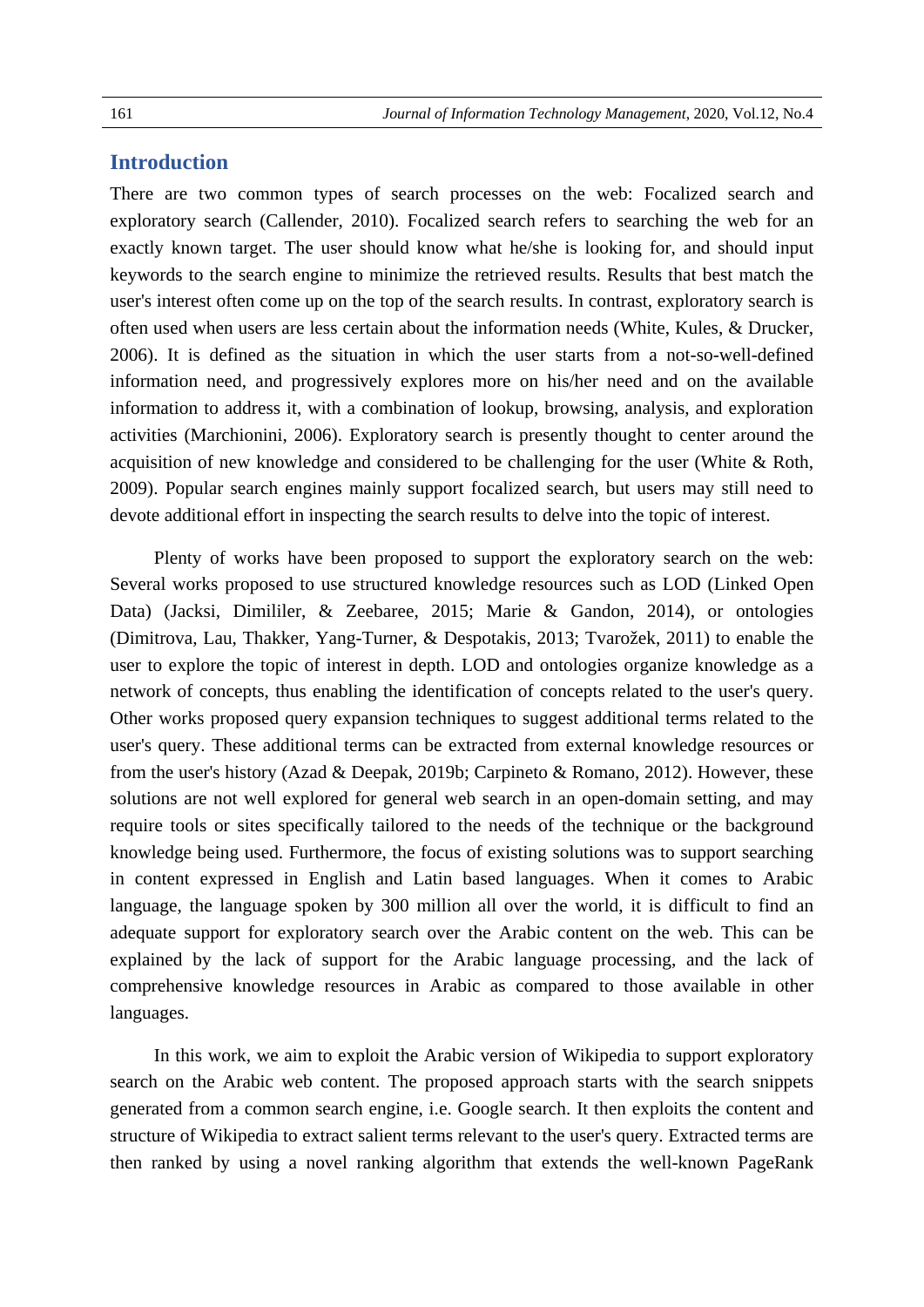presented to the user through a pop-up window.

algorithm. Finally, top ranked entities and the links between them are visualized in a concept map-like graph and presented to the user. The proposed approach was implemented as a system called ArabXplore whose client-side was implemented as a plug-in to a common web browser, i.e. Firefox. The plug-in activates the underlying approach in the background whenever the user submits a search query, and the output recommendations are visualized and

The proposed solution was assessed by using a dataset of 100 search queries in different domains, and the generated recommendations were evaluated against a ground truth derived from human evaluation. Results showed a satisfactory correlation between the system's ranking of results and the human evaluation. In addition, the proposed ranking algorithm was evaluated, and results showed that it improved the entity ranking as compared to the results obtained from the conventional PageRank algorithm. The source code of the proposed approach, test dataset and the experimental results are available online on https://github.com/aabed91/ArabXplore.

#### **Usage Scenario**

Before describing the approach underlying ArabXplore, a usage scenario is presented to illustrate its functionality. The client side of the ArabXplore was implemented as a plugin to a commonly-used web browser. The aim is to enable users to exploit the exploratory search service without sacrificing their favourite browser. Using a Firebox web browser with the ArabXplore plugin, the user opens the Google search site and inputs the search query. Once the Google search results are presented to the user as usual, a pop-up window shows up that contains a graph as in Figure. 1.A and Figure. 1.B. The graph shows named entities and salient terms related to the search query. These entities and terms are visualized as bubbles of different sizes. Some bubbles refer to important terms explicitly mentioned in the Google search snippets. Other bubbles refer to terms not included in the snippets but are related to the search context. The size of each bubble reflects the importance of the term so that larger bubbles represent terms with higher affinity to the search query than the terms represented by smaller bubbles. The size of bubbles is estimated by using a ranking algorithm that is based on a modified version of the PageRank algorithm. Clicking on any bubble opens the corresponding Wikipedia article to allow the user to explore the topic in detail.

A bubble can be surrounded by smaller bubbles that show information extracted from the info-box of the Wikipedia article. An info-box is a fixed-format table placed to the top right-hand corner of articles to present a summary of the subject. Each entry in the info-box consists of a property name and value. Each value is represented as small bubble positioned around the primary bubble. The arrows that link the primary bubble with its surroundings are labelled with corresponding property names from the info-box. For example, the bubble that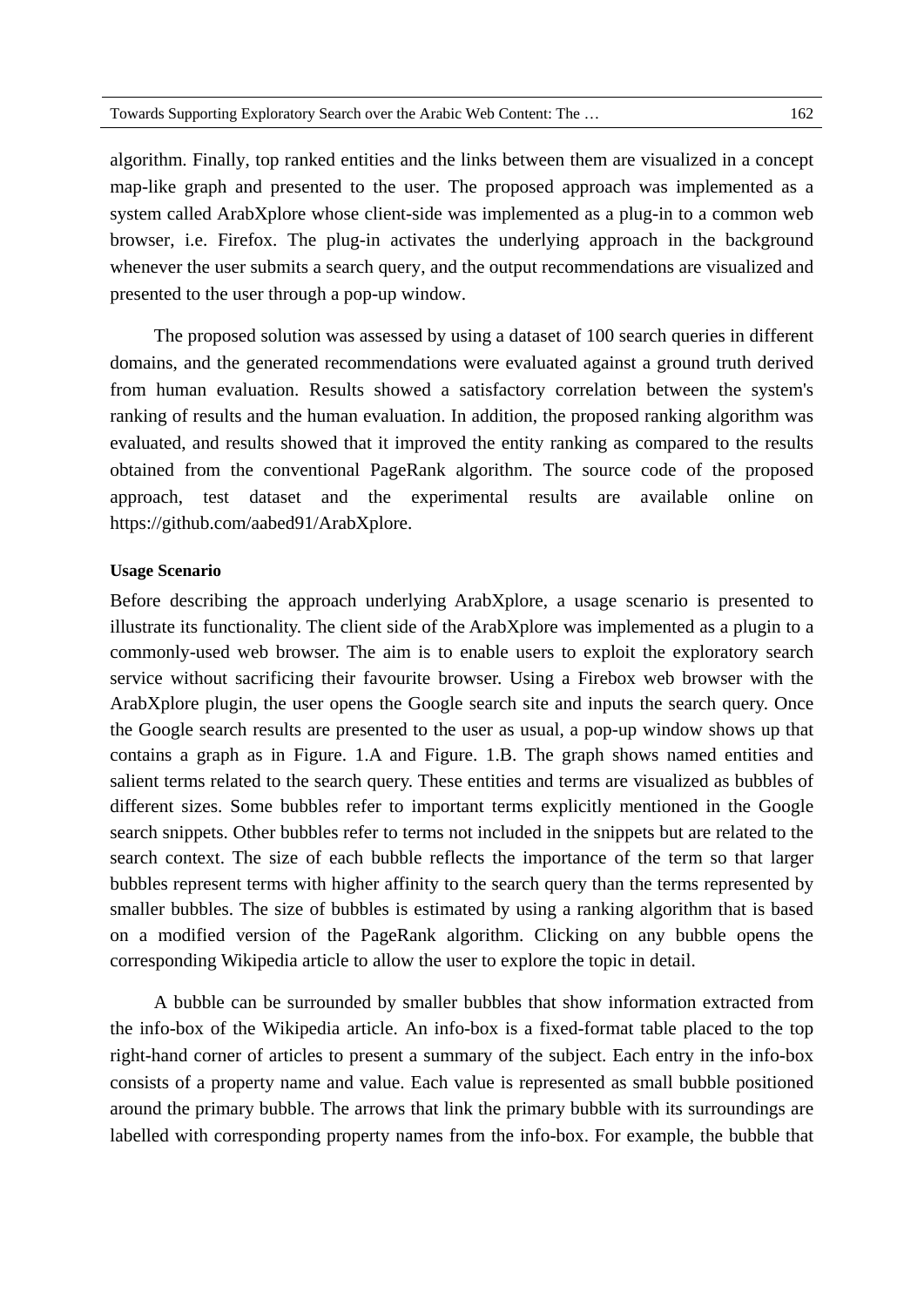has the term "**البقـرة سورة**) Surah Al-Baqarah)" in Figure. 1.C branches into several bubbles that show related information from the info-box.



**Figure 1. ArabXplore: A) Information graph is presented as a pop-up window in response to the user's query and side by side with the Google's search results. B) A sample graph that shows up in response to the query " (The holy Quran)". C) An example of الكريم القرآن visualizing info-box details in the graph** 

The above scenario illustrates the various benefits offered by the proposed exploratory search service: First, it allows the user to explore the topic of interest in more detail by providing explanatory details extracted from Wikipedia. These details are offered on top of a common search engine at query time and without incurring significant delay. Second, it allows the user to narrow the search space by offering sub- or related terms extracted from Wikipedia. These terms, info-box details and the associated links to Wikipedia articles are presented at the user's fingertips, thus releasing the user from the effort and time required to locate this information. Third, the provided visualization enables the user to make better sense of results and to rapidly perceive the significance of different topics and subtopics based on the colors and sizes of bubbles. By exploiting Wikipedia as a background knowledge, the proposed service acts as a glue for automatically connecting the unstructured results obtained from the search engine, with structured information obtained from Wikipedia.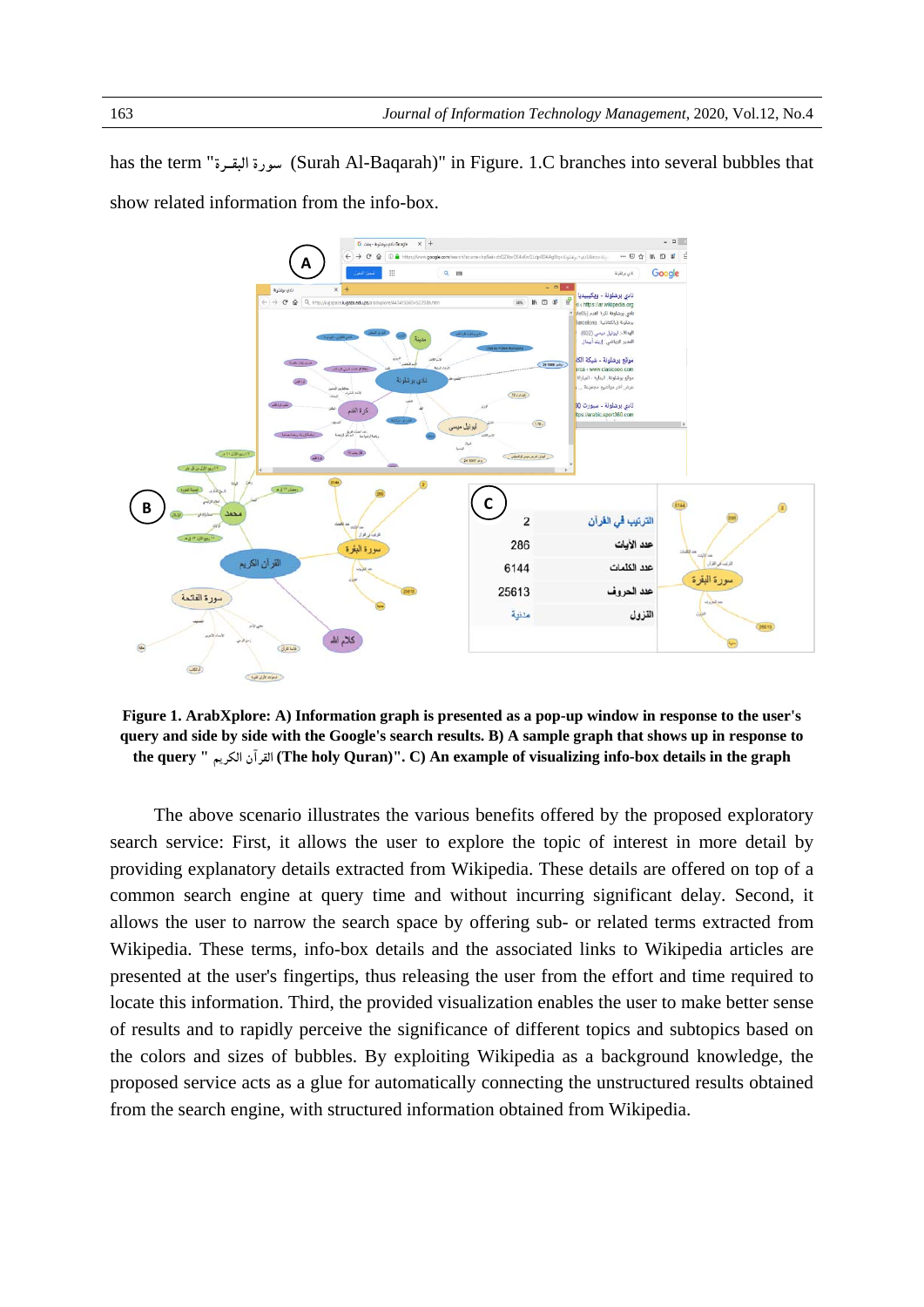#### **Architecture of ArabXplore**

The architecture of ArabXplore is depicted in Figure. 2. The architecture consists of two parts: the client side and the server side. The client side was developed as an add-on to the Firefox browser. The browser add-on performs two main tasks: First, it listens to and catches the search query submitted by the user through the search engine, i.e. Google search, and sends it to the server via a restful web service. The add-on also receives the final result and presents it to the user in a pop-up window. This process runs in the background and without user intervention. Note that the search process is entirely handled by the server side. The decision to keep the client side light-weighted aims to facilitate easy implementation of plugins for other web browsers, while the server side remains intact.

The server side handles the search process, and consists of several components as shown in Figure. 2. It exploits the Arabic Wikipedia to identify articles that closely matches the results of the search engine. It also uses an augmented PageRank-like algorithm that we propose to rank and filter the identified Wikipedia articles. In what follows, we explain the underlying theory behind each step of the search process.



**Figure 2. Architecture of ArabXplore** 

#### **Query Expansion using Search Snippets**

After the user inputs a query to the search engine, the first step performed by ArabXplore is to expand the input query by finding additional related terms. Identifying as many as possible of query-related terms aims to maximize the number of articles that will be retrieved when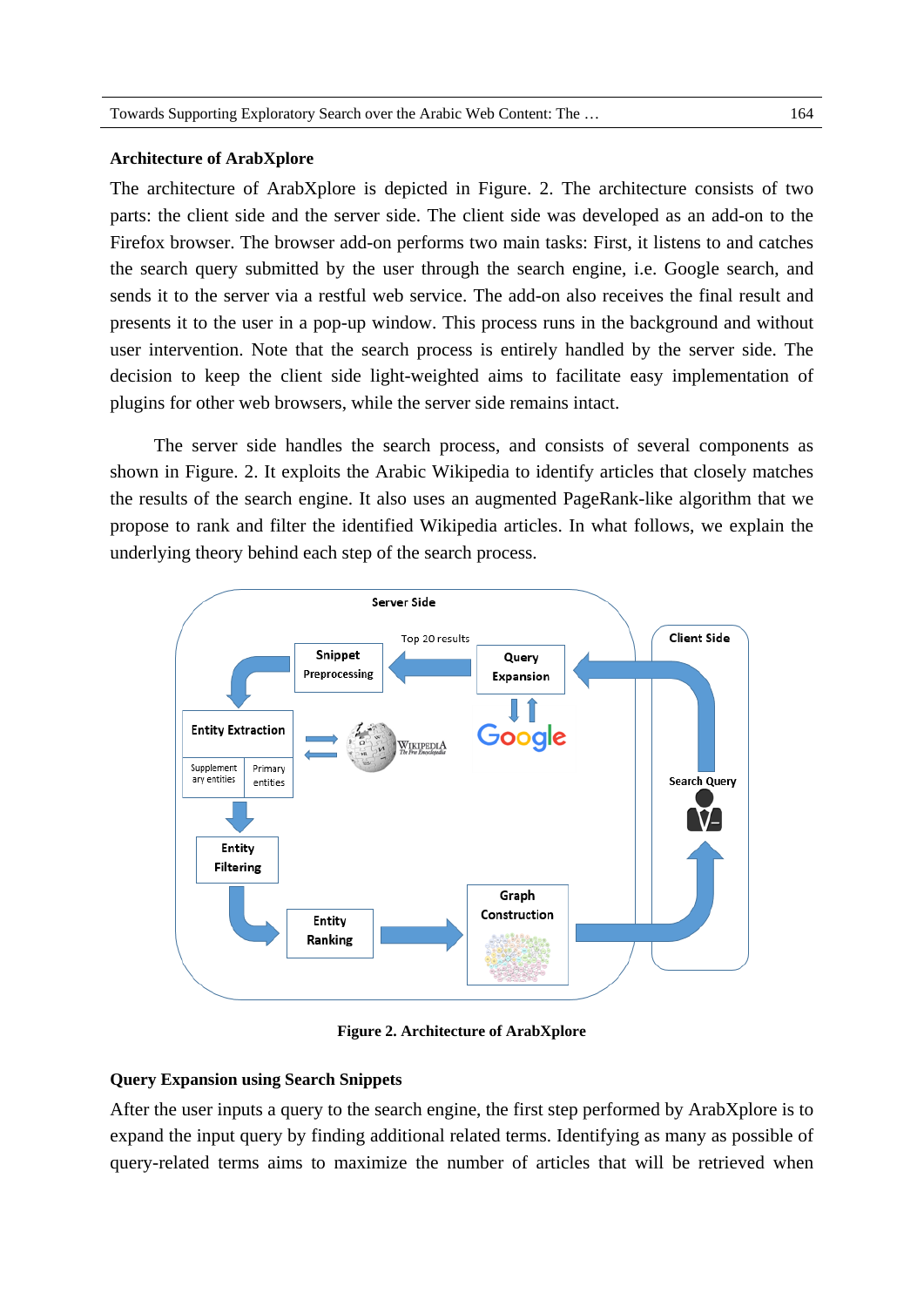mapping these terms to the Wikipedia content. The input query is sent to the server side, which will extract the search results snippets of the top twenty Google search results. A search snippet is the text shown by the search engine to give the user an overview of the result. Search snippets are processed to extract important terms by applying a sequence of pre-processing steps that include cleansing, normalization, stemming, and stop-word removal. Orthographic normalization is applied to convert the text to a more convenient and standard form (e.g. replacing " $\hat{y}$ " with "", "", "" with """ and remove punctuation). Normalization of

Arabic text is essential to achieve the best matching with the Wikipedia content. The Stanford Arabic Word Segmenter (Green & Manning, 2010) is used to apply orthographic normalization to the text snippets. Afterwards, light stemming is performed to reduce inflected or derived words to their word stem, base or root form. We used Farasa (Abdelali, Darwish, Durrani, & Mubarak, 2016) for light stemming of Arabic text.

#### **Entity Extraction**

Entity extraction refers to the process of finding Wikipedia articles that closely match with terms in the search text snippets. Entity extraction is performed at two levels as the following:

1) Extracting primary Entities: terms extracted from the search snippets in the previous step will be mapped to corresponding Wikipedia articles. To achieve the best matching with the Wikipedia content, the text of each snippet is split into n-grams where n ranges from 1 to 3. The aim of generating n-grams is to match all phrases in the snippet's text, consisting of up to three words, with Wikipedia articles. To speed up the matching process, Apache Lucene (Apache) search engine was used to index the whole Wikipedia content, and searching is performed on the index rather than the content. It should be noted that the matching process may lead to ambiguous results because some n-grams can have different meanings, and thus may match with multiple articles (e.g. the word "apple" may refer to a fruit or a company, thus matches with two different Wikipedia pages). At this point, all matching articles are retrieved and passed over to the next step. Ambiguity will be resolved later through the proposed ranking algorithm that will assign low ranking scores to non-relevant articles.

2) Extracting supplementary Entities: Relying solely on snippet's text to identify domain terms is not sufficient because snippets are short and do not often provide detailed information. Thus, it is important to discover additional entities that do not appear in the search snippets but are deemed of great significance to the search context. We refer to these significant entities not mentioned in search snippets as supplementary Wikipedia entities. To find these entities, our approach exploits the hyperlinks included in the articles that refer to the primary entities from the previous step. The assumption is that hyperlinks in a Wikipedia article often link to topics that expand or complement the subject of the article. The content of each article is retrieved, and hyperlinks are extracted from its content. Hyperlinks are then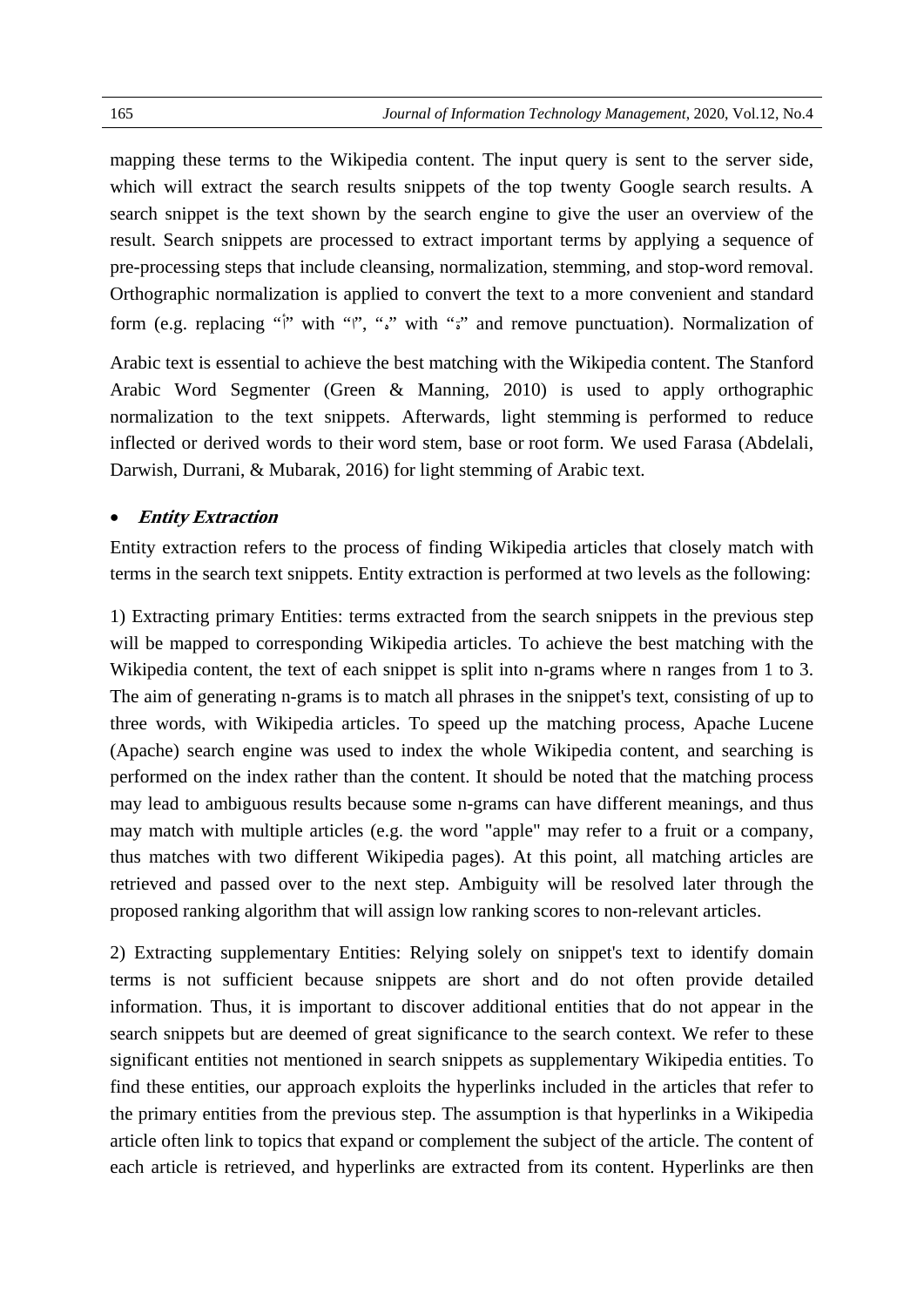filtered to maintain only the most important ones. This is done by applying TF-IDF model to assign weights to hyperlinked terms. In this case, the primary articles are used as a corpus of documents. TF-IDF for a term t is computed as the following:

$$
TF_t = \frac{Frequency\ of\ term\ t\ as\ a\ link\ in\ the\ article}{Total\ number\ of\ links\ in\ the\ article}
$$
 (1)

$$
IDF_t = log \frac{Total \ number \ of \ articles}{Number \ of \ articles \ containing \ t \ as \ link}
$$
\n(2)

 $TFIDF = TF.IDF$  (3)

Finally, Wikipedia entities that correspond to terms with highest TF-IDF weights are retrieved and used as supplementary entities.

The result of this phase is a combination of primary and supplementary Wikipedia entities: while the primary entries refer to articles that directly map to terms in the Google's search snippets, supplementary entities refer to articles describing salient or related topics not included in the snippets. All entities are then grouped and ranked in order to maintain only most important ones, and then visualize them in a way that reflects their ranking.

#### **Entity Filtering**

The number of extracted primary and supplementary entities can be large to be presented to the end user. Therefore, we aim to filter these entities to keep only most important ones. To measure the importance of a Wikipedia entity quantitatively, we used the measure shown in Equation 4 (Hisamitsu & Niwa, 2005).

$$
importance(E) = \frac{Frequency\ of\ entity\ E\ as\ a\ link\ in\ Wikipedia}{Frequency\ of\ entity\ E\ in\ Wikipedia}
$$
\n(4)

Where *E* is a Wikipedia entity. This measure implies that the more the entity is used as a hyperlink in Wikipedia, the more importance it gains. The previous equation is used to assign importance value to each detected Wikipedia entity. Finally, entities are filtered based on a predefined threshold.

#### **Entity Ranking**

The last step is to rank the entities collected in the previous step. For this purpose, we used an algorithm that is based on PageRank algorithm. PageRank is an algorithm used by Google Search to rank websites in its search engine results (Langville & Meyer, 2011). It is a way of measuring the importance of website pages by counting the number and quality of links to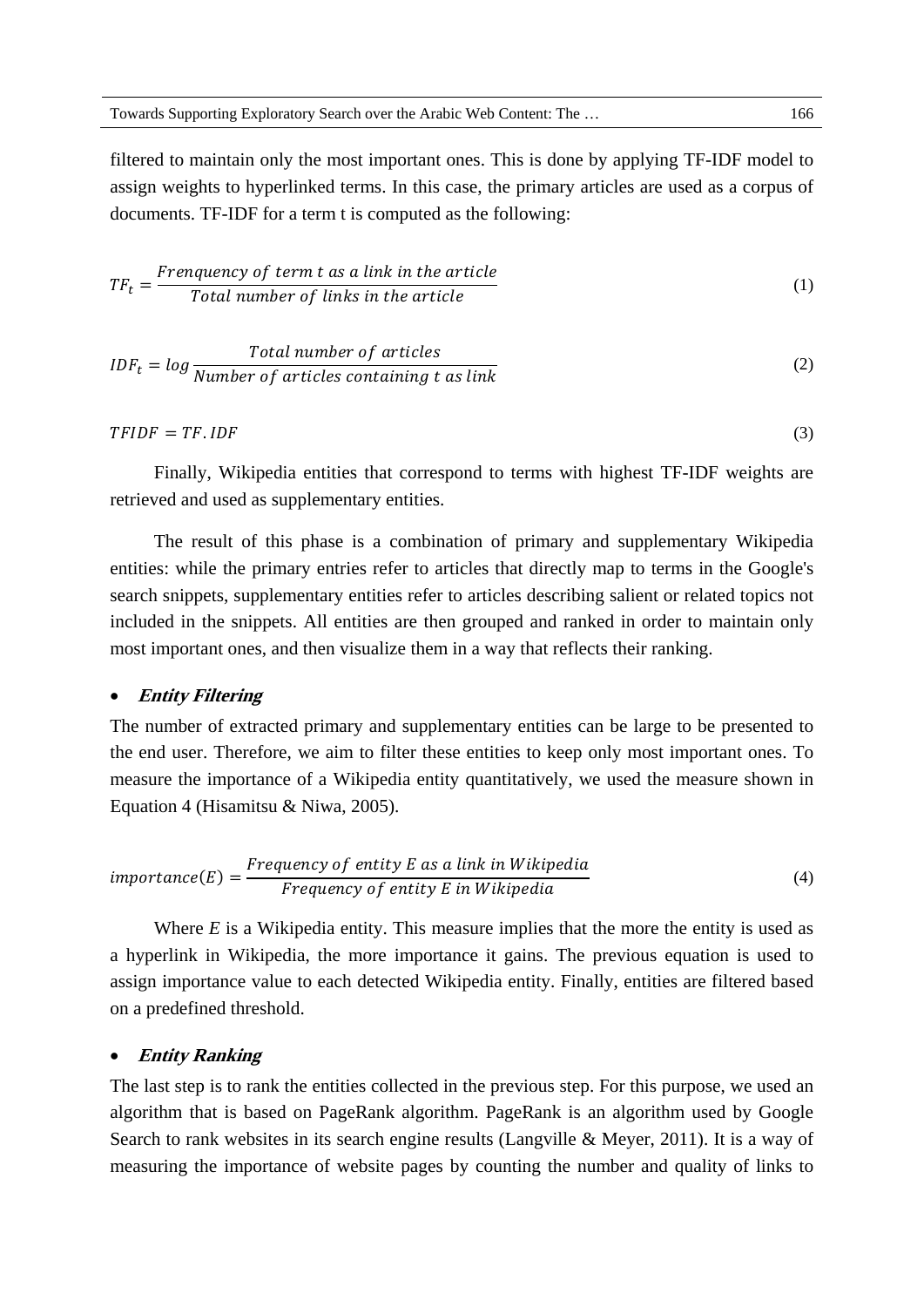determine a rough estimate of how important the website is. The assumption is that important websites are likely to have more incoming links than less important ones. PageRank depends on the following mathematical formula to calculate the rank of a page *E*.:

$$
PR(E) = (1 - d) + d \sum_{i=1}^{n} \frac{PR(T_i)}{C(T_i)}
$$
\n(5)

where  $PR(E)$  is the rank of page *E*.  $T_i$  is the set of pages that link to page *E*.  $C(T_i)$  is defined as the number of links that come out of page  $T_i$ , and  $d$  is a damping factor which can be set between 0 and 1.

Considering that each Wikipedia entity refers to a page in Wikipedia, the importance of each entity can be roughly estimated by applying the PageRank algorithm. Nevertheless, the conventional PageRank algorithm considers only the incoming links to the page, but does not take into account the relevance of the page to the user's query. Therefore, it is necessary to consider the following factors:

- The number of occurrences of a Wikipedia entity in search results. Entities that occur frequently in search snippets are likely to be more relevant to the search intent.
- The rank of the search snippet from which the Wikipedia entities are detected. This is because entities that appear in top search results are often more relevant.

Each detected Wikipedia entity was assigned a score that denotes its rank in Google search results. The score of each Wikipedia entity, which we refer to as the Position Score, is calculated by using Equation 6:

$$
Position_{Score(E)} = (N - position(E)) * T
$$
\n(6)

where:

- *E* is the Wikipedia entity detected in the snippet text.
- *N* is the number of snippets retrieved from the search engine
- *Position(E)* is the order of the first snippet where the Wikipedia entity E appears. For example, if E appears in the first search result, then *position(E)*=1.
- *T* is the number of occurrences of *E* in all retrieved snippets.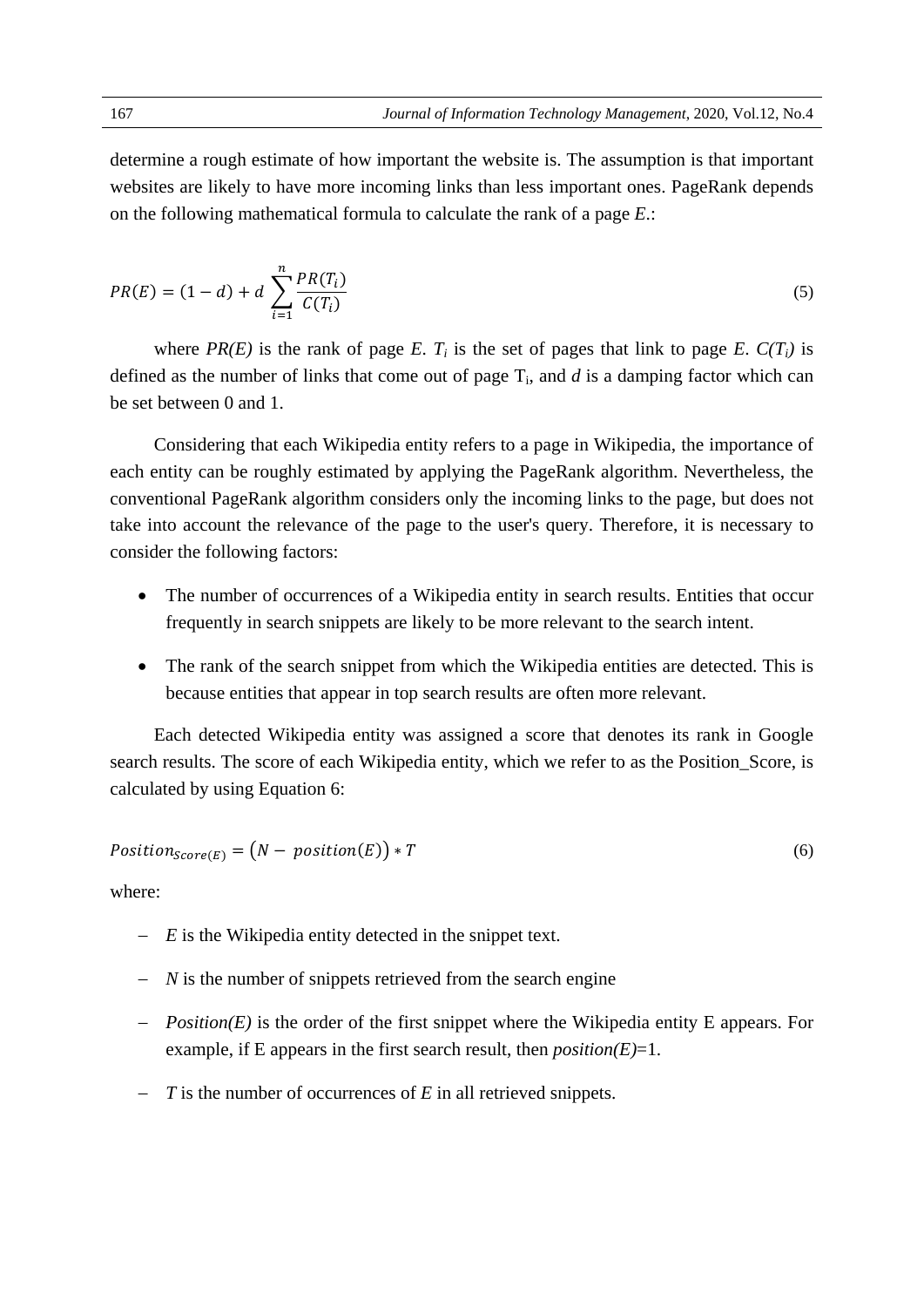For a Wikipedia entity *E* to have a high *Position\_Score*, it should appear within top search results, i.e. *position(E)* is low, and/or should appear frequently in the search results, i.e *T* is high.

The *Position\_Score* value is then normalized by dividing it by the summation of position scores of all entities detected in search snippets as the following:

$$
WF(E) = \frac{Position_{Score(E)}}{\sum Position_{Score(E')}} \tag{7}
$$

Where *WF(E)* stands for the weight factor of the Wikipedia entity *E*. The weight factor *WF(E)* indicates the importance of the entity *E* based on its position and frequency in search snippets, whereas entities that occur first and frequently should have high weights. Finally, the weight factor is integrated into the PageRank algorithm by modifying Equation 5 to be as the following:

$$
PR(E) = WF(1 - d) + d \sum_{i=1}^{n} \frac{PR(T_i)}{C(T_i)}
$$
\n(8)

This modification implies that the PageRank score of page *E* is boosted based on the position and frequency of the corresponding Wikipedia entity in search snippets. This extension is also important to resolve the ambiguity that results when mapping text snippets to multiple Wikipedia entities: The PageRank scores of entities that are relevant to the search query are increased, and thus have more priority to appear in the resultant recommendations. One should note that the set of Wikipedia entities to be ranked consists of both the primary entities, which were extracted from the search snippets, and the supplementary articles, which were extracted from hyperlinks in primary articles. However, supplementary entities are assigned a zero weight factor because they do not appear in the search snippets. Thus, only the ranking of primary entities is affected by the weight factors, while the ranking of supplementary entities is computed based on the conventional PageRank algorithm.

#### **Graph Construction**

Up to this point, a set of Wikipedia entities relevant to the search query are retrieved and ranked by using our extended PageRank algorithm. These entities will be represented as bubbles in the final visualization. The size of each bubble is determined based on the rank obtained from our extended PageRank algorithm, whereas highly ranked entities have larger bubbles than low ranked ones.

All details collected or calculated in previous steps are grouped, coded in JSON format, and send back to the client side to be visualized. These details include the Wikipedia entities,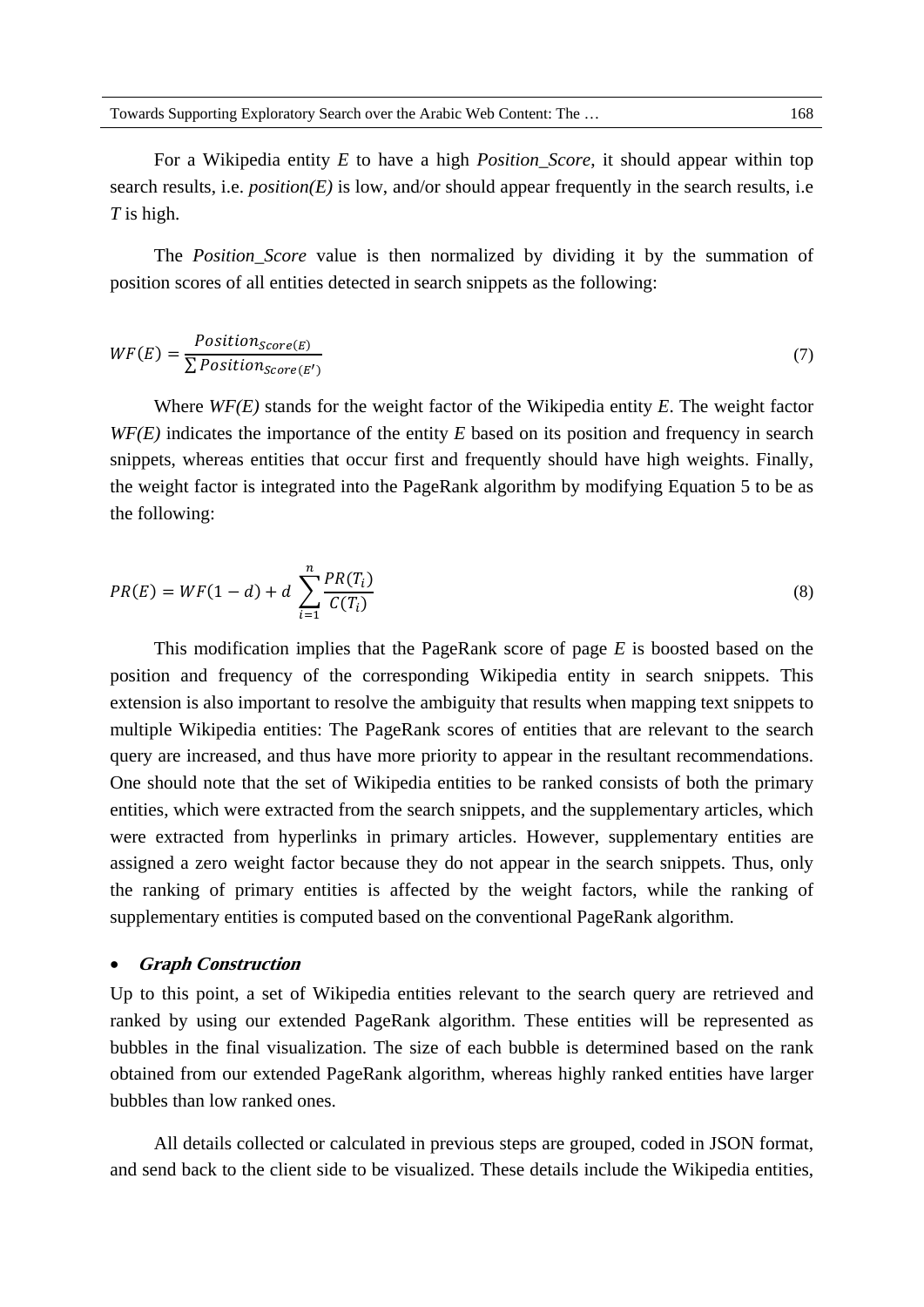the ranking scores of entities, the URLs of corresponding Wikipedia articles, the links between articles, and info-box details. The client side receives results and visualizes them as a graph by using a JavaScript library called Sigma (Jacomy, 2016). The Java Script code, which is part of the browser's add-on, parses the JSON results and constructs the graph. The nodes of the graph represent the related Wikipedia articles, and edges between these nodes denote the relations. The graph is displayed as a popup window, to ensure that the user can still view both the search engine results and the constructed graph side by side as shown in Figure. 1.

#### **Enabling Rapid Access to the Wikipedia Content**

The ArabXplore system exploits Wikipedia as background knowledge from which entities and info-box information are extracted. An important design principle of the system is that the handling of the user-query and the generation of the visualization should be performed on the fly without incurring significant time delay. Therefore, the access to and search for the Wikipedia entities should be performed rapidly. Querying the online version of Wikipedia will be time-consuming. Therefore, we used the Wikipedia XML dump to process and query the Wikipedia content locally. For this work, we used the dump file of the Arabic version of Wikipedia published in October 2019. It contains 1,238,570 pages including 435,672 actual articles, and 267,580 categories. To facilitate rapid access, the Wikipedia content was retrieved from the dump file and stored in a relational database. This step was performed by using JWPL (Java Wikipedia Library)(JWPL), which is a free API that allows to interact and access all information in Wikipedia. JWPL provides easy and fast API that allows to search for any page by title and to get the incoming links to any page.

Our approach also needs other actions to be performed on the Wikipedia content. These actions include accessing the content of each page to get links to other pages, and counting the number of times each entity is used as a link in Wikipedia. These actions also require fast access to and search in the Wikipedia content. Therefore, we used Apache Lucene to index the content of all Wikipedia pages. Then, we can use the Lucene API to search in the indexed files. The system's response time was evaluated, as will be discussed in the evaluation section, and results showed that the system responds rapidly to the user's querying without incurring significant time delays. Note that this aforementioned processing of Wikipedia is performed only once, hence it is not part of the search process that is carried out every time the user submits a search query.

## **Evaluation**

The evaluation of ArabXplore was conducted with the following objectives:

Assess the quality and relevance of the graphs generated in response to search queries.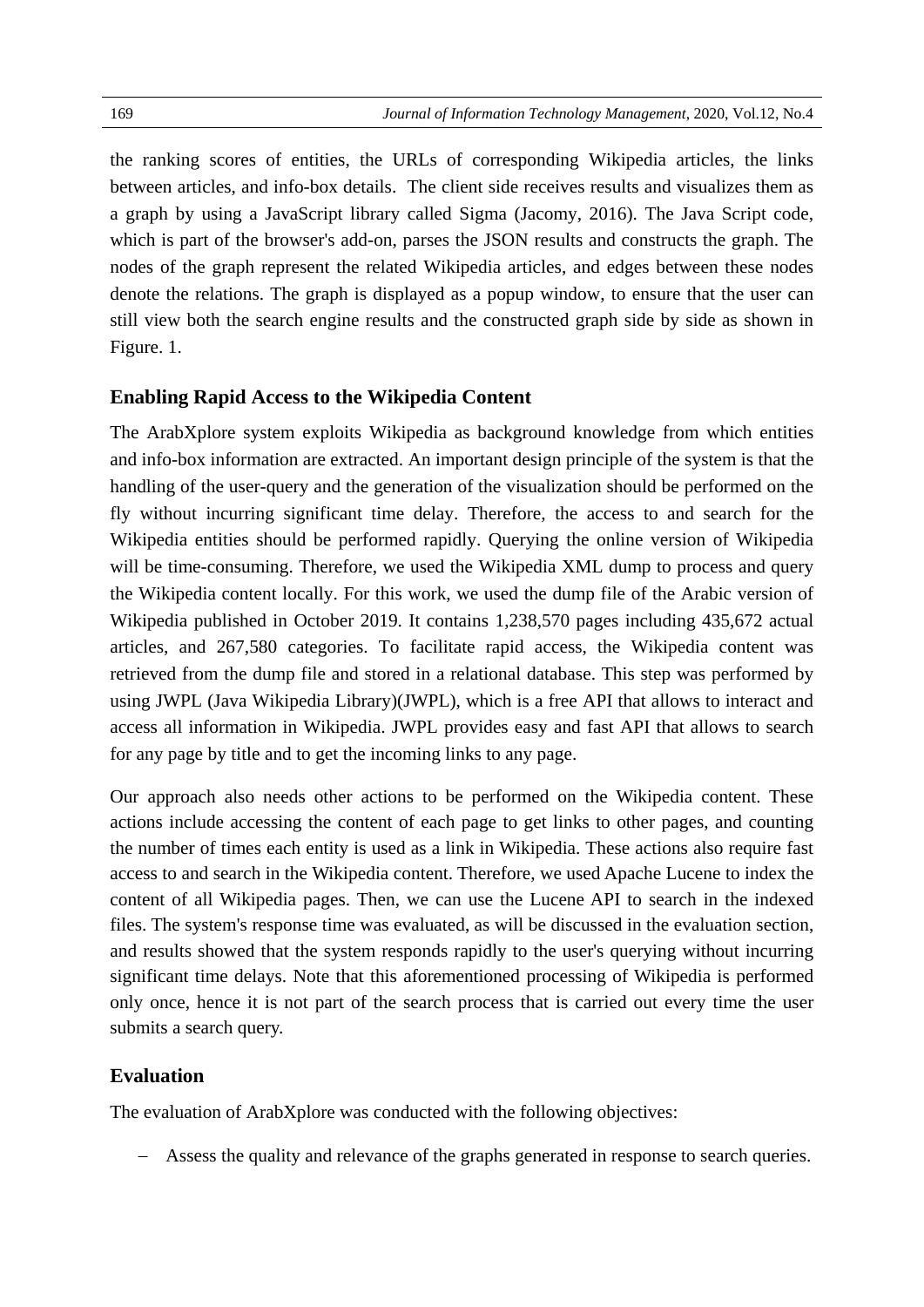- Assess the performance of the modified PageRank algorithm that is used to rank the Wikipedia entities according to their relevance.
- Assess the efficiency of the approach by measuring the average response time.

ArabXplore can be treated as a recommender system that recommends a list of topics pertinent to the user's query. The size of bubbles denotes the ranking scores assigned to the recommended topics. The graph can be assessed in terms of the relevance and the rankings of the included topics. Therefore, we used the same approach widely used in the literature to evaluate recommender systems (Ge, Delgado-Battenfeld, & Jannach, 2010): A set of queries were inputted to the system, and the relevance of resultant recommendations were rated by human subjects. The human ratings were then used as a reference ranking, and the performance of the system was estimated by using the relevant metrics.

#### **Evaluation Process**

Two versions of the system were built: One version was based on the conventional PageRank algorithm, while the second was based on our modified PageRank algorithm. Other parts of the two versions remained intact. The aim of creating these two versions was to assess the difference that our modified PageRank algorithm made on the generated results as compared to the conventional PageRank algorithm.

As we are not aware of any test set relevant to evaluate recommendation systems in Arabic, we created a query set consisting of 100 Arabic search queries. The queries were chosen to cover different subject areas including: technology, politics, medicine, sport, art, geography, history, math, religion and chemistry. Size of queries ranged from one to four words. Table 1 shows samples of these queries, while the whole query set can be accessed through: https://cutt.ly/Frk7yFN .

The system was tested with all queries in the test set. For each query, two graphs were captured: one was obtained from the version that used the modified PageRank, and the other resulted from the version that used the conventional PageRank. In total, two hundred graphs were collected to be assessed.

Five human evaluators were recruited to assess the generated graphs so that each evaluator worked on twenty search queries. For each query, the same evaluator assessed the two graphs generated by the two versions of the system. As each graph included a number of Wikipedia entities, the evaluator was asked to score each entity on a scale from 0 to 5 according to its relevance to the search query, whereas 5 indicates the highest relevance.

Graph entities generated by the ArabXplore are assigned scores by using the extended PageRank algorithm. These scores determine the sizes of bubbles, and can be assessed by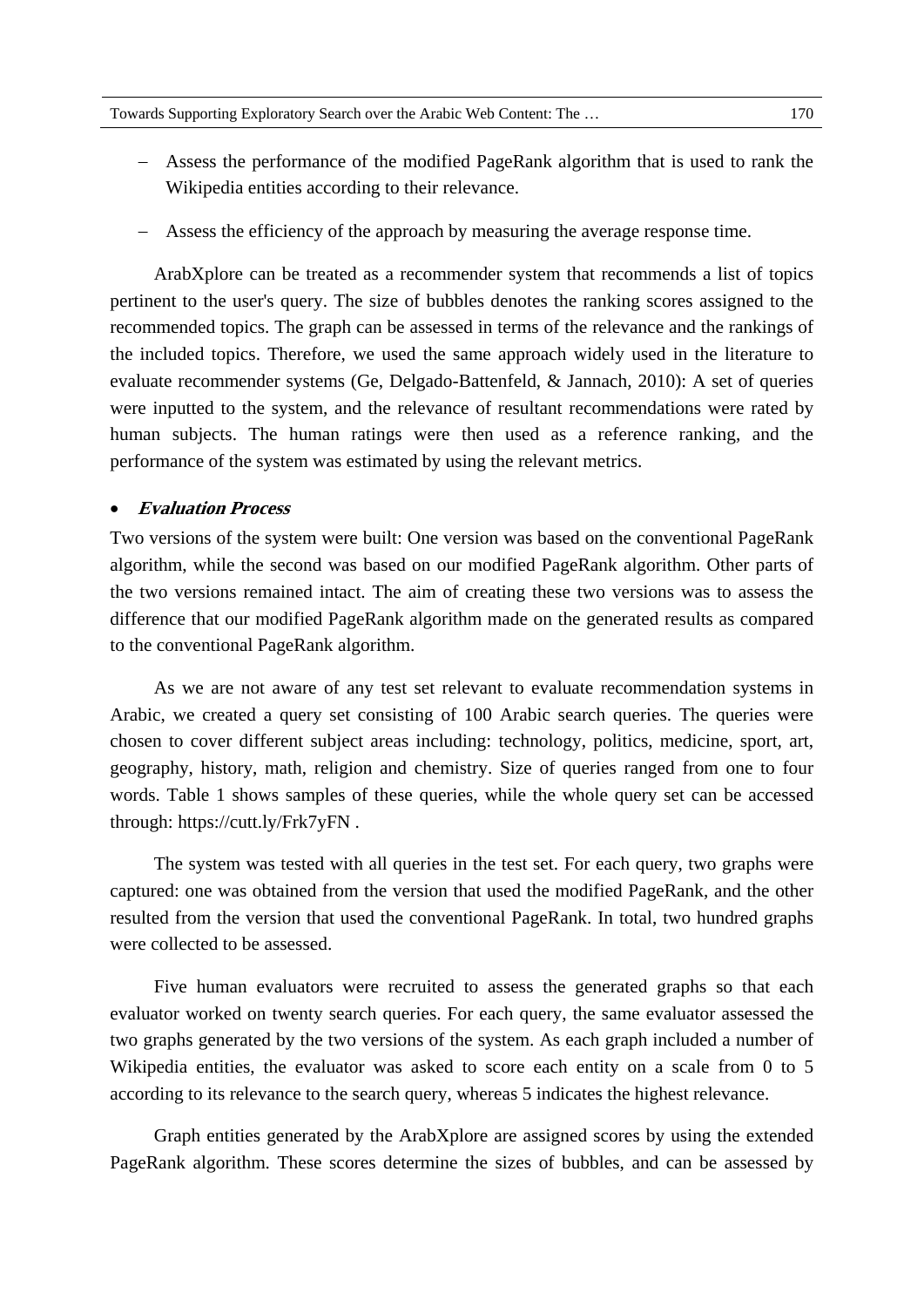comparing them with the evaluators' scores. Therefore, the system's scores had to be converted to values that lies on the scale from 0 to 5 so that they become comparable with the evaluators' scores. The whole scoring process is documented and can be accessed through: https://cutt.ly/erk5Eod and https://cutt.ly/Rrlq6jD, whereas each link refers the scoring results of the graphs generated with extended and conventional PageRank algorithms respectively.

| <b>Field</b> | <b>Query text</b>                              |
|--------------|------------------------------------------------|
| Medicine     | Pituitary inflammation (التهاب الغدة النخامية) |
| Sport        | (بر شلونة) Barcelona                           |
| History      | First world war (الحرب العالمية الأولى)        |
| Math         | (التفاضل والتكامل) Calculus                    |
| Chemistry    | (أول أكسيد الكربون) Carbon monoxide            |

**Table 1. Samples of the test query set** 

## **Evaluation Metrics**

Two evaluation metrics were used: Normalized Discount Cumulative Gain (nDCG) (Järvelin & Kekäläinen, 2002) and MAP (Mean Average Precision). These metrics were applied on both copies of the system to compare the modified PageRank with the conventional PageRank. Both metrics are commonly used to evaluate recommendation systems and search engines. nDCG is mainly a measure of ranking quality, and uses a graded relevance scale for recommendations. MAP is a measure of quality as it measures how relevant the retrieved results are. Unlike nDCG, MAP uses a binary relevance scale, e.g. relevant or not relevant. These metrics are calculated as the following:

Normalized Discount Cumulative Gain (nDCG): Given an ordered list of recommendations, the DCG for the top k recommendations can be calculated as the following:

$$
DCG_k = \sum_{i=2}^{k} \frac{rel_i}{log_2(i+1)}
$$
\n
$$
(9)
$$

Where  $rel_i$  is the graded relevance of the result at position i. nDCG is then calculated as the following:

$$
nDCG_k = \frac{DCG_k}{IDCG_k} \tag{10}
$$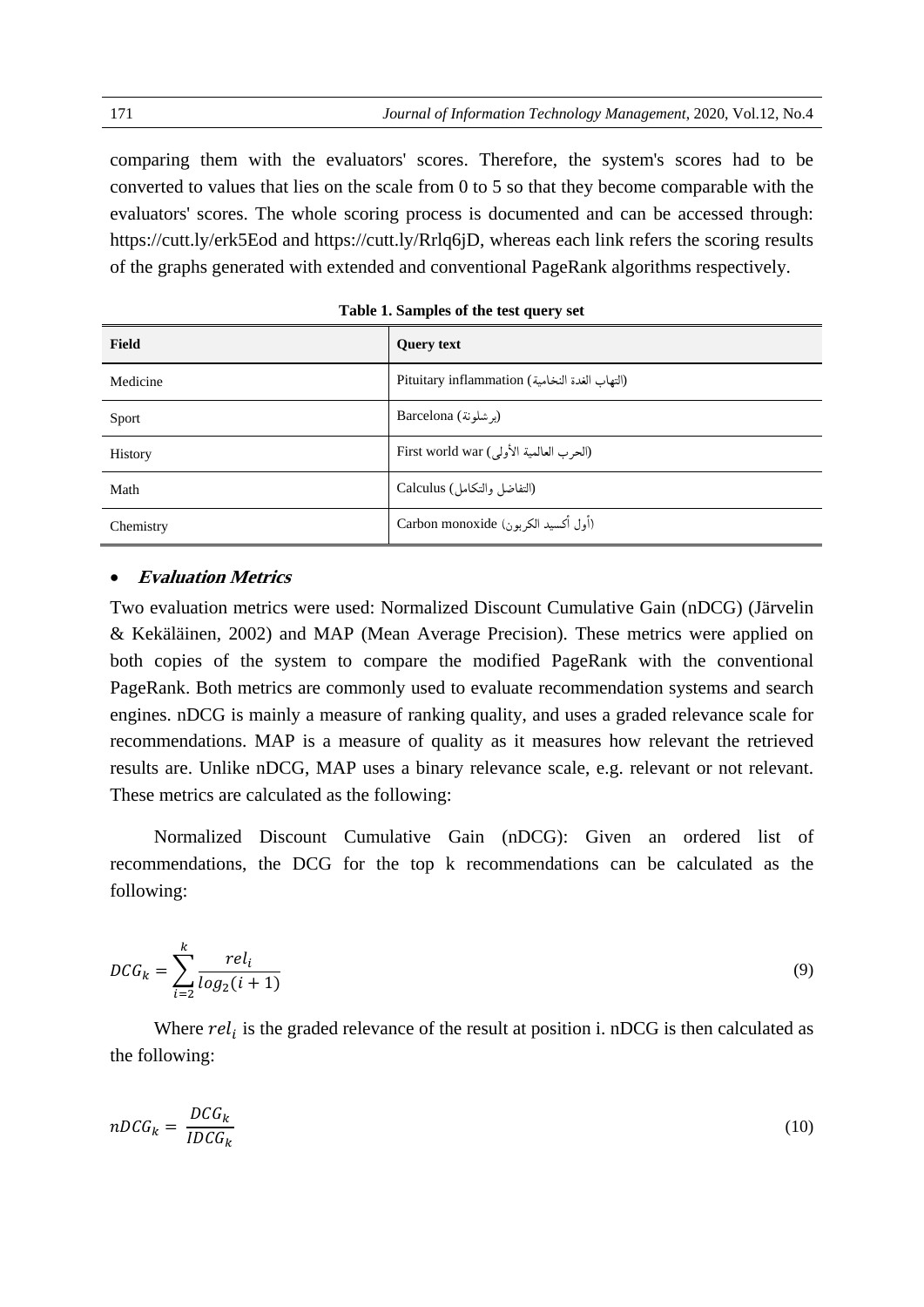where IDCGk is the ideal DCGk calculated by using the human-assigned scores.

**Mean Average Precision (MAP):** MAP for a set of queries is the mean of the average precision scores for each query, and is calculated by using the following Equation:

$$
MAP = \frac{1}{N} \sum_{j=1}^{N} \frac{1}{Q_j} \sum_{k=1}^{Q_j} P@k
$$
 (11)

where N is number of queries,  $Q_i$  is number of relevant results for query j and P@k is the precision at position  $k$ , as is calculated as the following:

$$
P@ = \frac{number\ of\ relevant\ results\ in\ top\ k\ positions}{k} \tag{12}
$$

For the MAP measure, we assume that a result is relevant if it is rated 3 or above. This assumption is based on similar studies (Clarke et al., 2008) (Agichtein, Brill, & Dumais, 2006).

## **Results and Discussion**

nDCG and MAP were calculated for each query in the test set. Table 2 shows the average of the metric values and the standard deviations for each version of ArabXplore (with the modified PageRank and with the conventional PageRank). The average nDCG when using the modified PageRank was 87.7%, while it was 84.5% when using the conventional PageRank. The average MAP when using the modified PageRank was 78.26%, while it was 60.34% when using the conventional PageRank. Unpaired t-test was used to reveal any statistically significant differences between the two cases. It was first used to compare nDCG scores from the two versions, resulting in  $p < 0.0305$ . It was also applied on the MAP scores from the two versions, giving  $p < 0.0001$ .

| Case                       | nDCG(SD)     | MAP(SD)            |
|----------------------------|--------------|--------------------|
| With modified PageRank     | 87.7% (0.10) | 78.26% (0.23)      |
| With conventional PageRank | 84.5% (0.11) | $60.34\%$ $(0.29)$ |
| p (unpaired t-test)        | < 0.0305     | < 0.0001           |

**Table 2. Evaluation results** 

These results indicate that the system with the modified PageRank algorithm outperformed the system with conventional PageRank algorithm, and that the difference, in terms of relevance (MAP) and ranking of results (nDCG), were statistically significant. The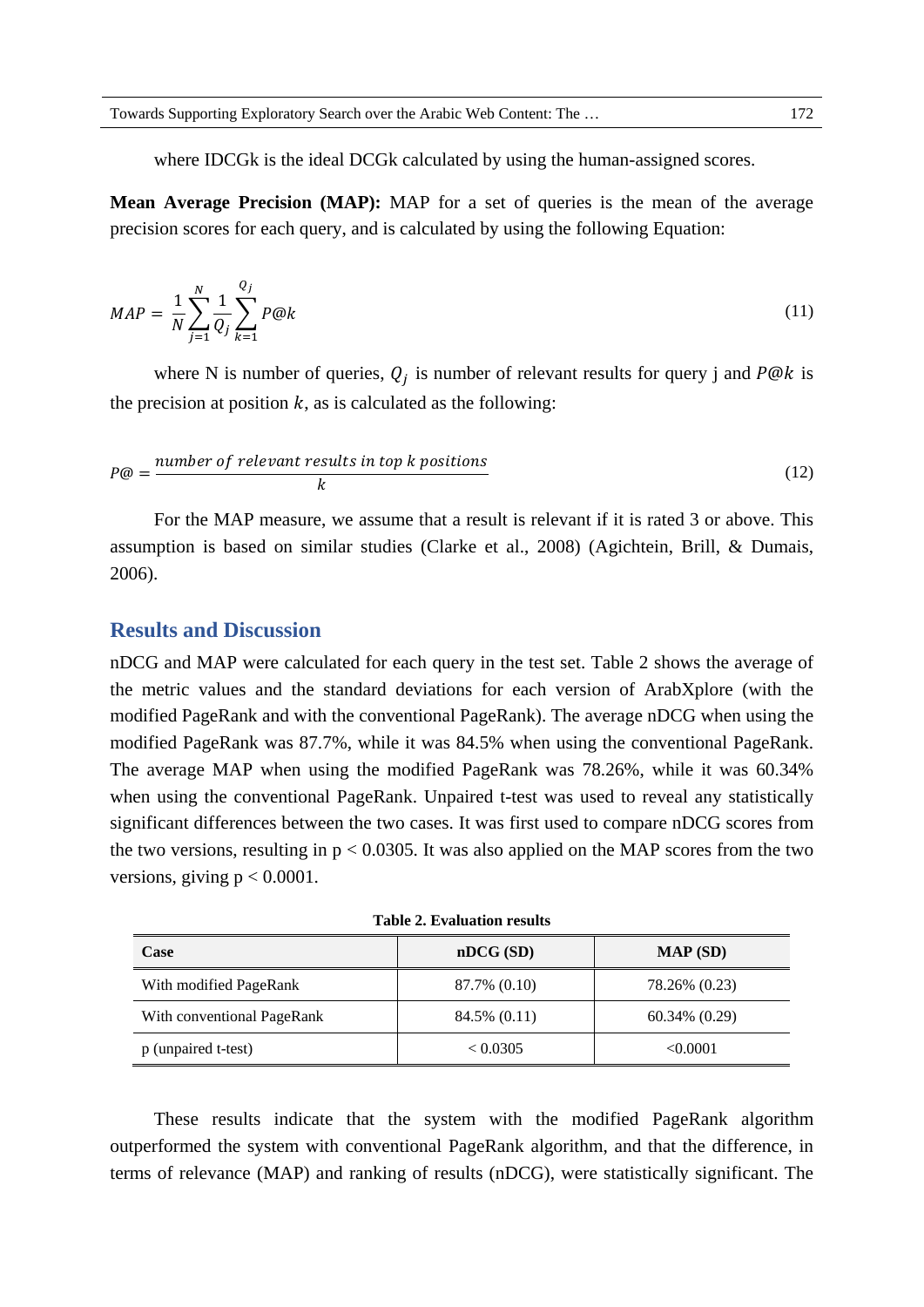advantage of the modified PageRank can be explained by its augmented formula that reweights the importance of each entity according to its affinity to the user's query. This extension improved the final results as compared to the traditional PageRank: On applying our scoring mechanism, some unrelated and less important entities were discarded while the ranks of other more relevant entities were boosted.

As the average MAP was relatively low, i.e. 68.26%, we further inspected the generated graphs in order to explore the reasons behind erroneous results. We found that most errors resulted from search results retrieved in English. Our implementation of ArabXplore uses the Google's search API, which offers a restful web service to search and obtain search snippets. These snippets are then processed, and terms are matched with the Wikipedia content. Despite that the service was configured to retrieve search results in Arabic, several snippets in English were retrieved for certain queries. For example: the results returned for the search query "(Microsoft) مايكروسوفت "contained about 13 snippets in English and 7 snippets in Arabic only. As our work targets Arabic language only, English snippets were discarded from results, leading to a small number of entities that map to the Wikipedia content. This can eventually lead to generating small, incoherent and less descriptive graphs.

#### **Time Efficiency**

We further evaluated the efficiency of the ArabXplore by computing the average execution time of queries. The execution time is the time elapsed from submitting the query until the graph pops up on the screen. We were also interested in determining the steps that required time more than others. The system was tested on a machine with the following specifications: OS: mac Sierra 10.12 beta, Processor: Intel Core i7 2.4 GHz, RAM: 8 GB. Note that we only tested the version of the system with the modified PageRank algorithm.

Table 3 summarizes the results. The average execution time was 6.2 seconds and the standard deviation was 4.4. The minimum execution time was 2.5 seconds and the maximum execution time was 10.5 seconds.

| <b>Average Execution Time</b> | $6.2 \text{ sec}$  |  |
|-------------------------------|--------------------|--|
| <b>Standard Deviation</b>     | $2.4 \text{ sec}$  |  |
| <b>Minimum Execution Time</b> | $2.5$ sec          |  |
| <b>Maximum Execution Time</b> | $10.5 \text{ sec}$ |  |

**Table 3. Summarization of execution time results** 

In addition, the execution time of each step in the search process was measured. It was found that the step that consumes the longest time was the process of mapping the text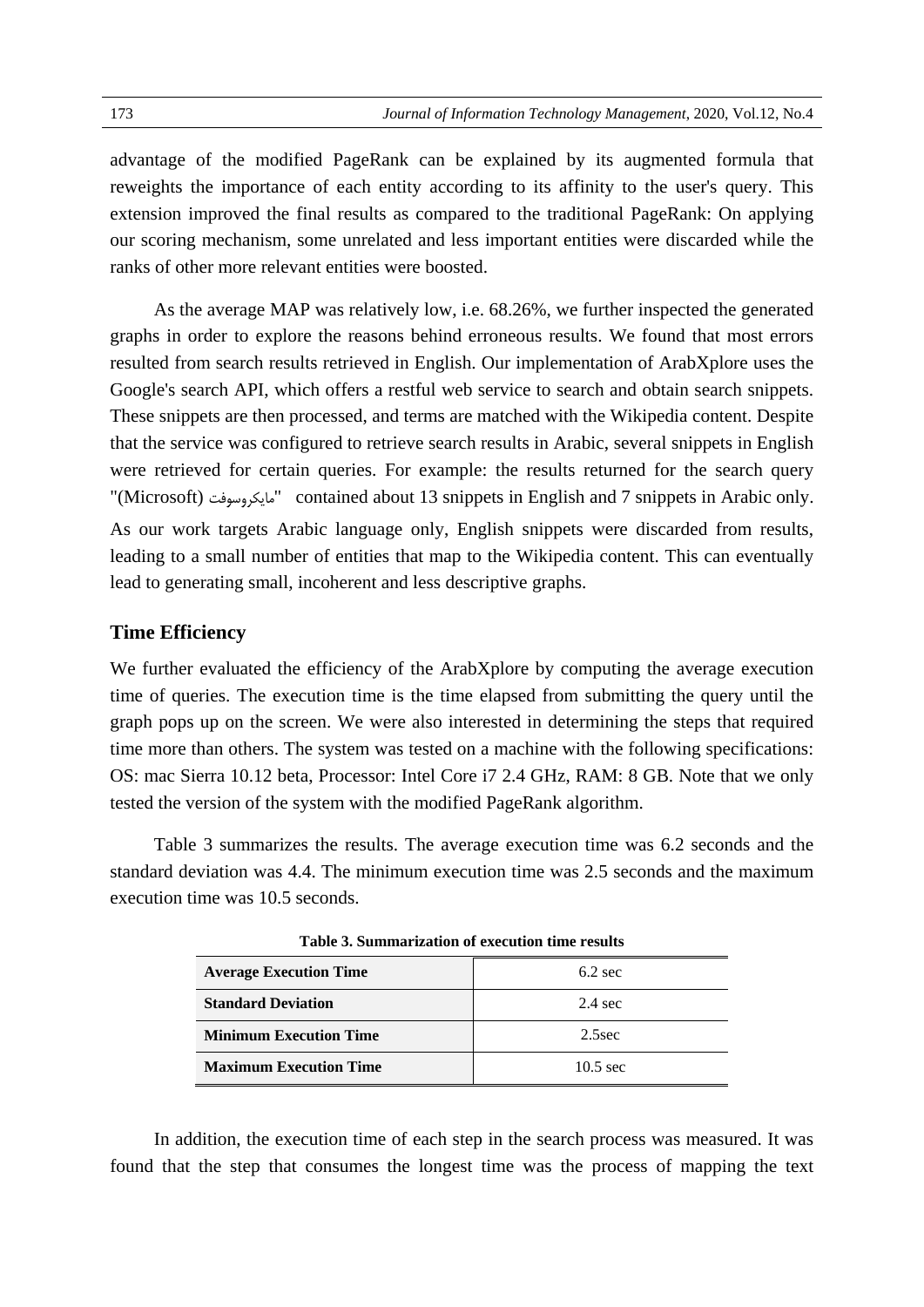snippets to Wikipedia content to find Wikipedia entities. Identifying secondary Wikipedia entities consumed the second longest time. This step requires extracting hyperlinks from Wikipedia articles and applying TFIDF model. However, the processing speed can be improved by using parallel processing or a machine with more processing power.

#### **Related Works**

The approach in this work is classified under query expansion techniques, which generally aims to select and suggest additional terms to the user's query for the purpose of improving retrieval performance. Query expansion techniques can be classified into several families depending on the method used to obtain the expansion features (Azad & Deepak, 2019b; Carpineto & Romano, 2012): 1) linguistic analysis techniques; which use morph-syntactic analysis to identify derivatives of query terms (Selvaretnam & Belkhatir, 2016), 2) query-log analysis techniques; which extracts terms related to input query from the search history (D. Jiang & Li, 2016; Raza, Mokhtar, & Ahmad, 2018; Zhou, Wu, Zhao, Lawless, & Liu, 2017), and 3) knowledge base techniques; which exploit external knowledge sources to extract terms related to the query terms (Agarwalla, Parikh, & Sai, 2018; Jabri, Dahbi, Gadi, & Bassir, 2018; Xiong & Callan, 2015). This work belongs to the knowledge base techniques since it uses Wikipedia and search snippets to expand the user's query.

Different knowledge sources have been exploited in the literature to support query expansion. Commonly-used knowledge sources include Wikipedia, Open Linked Data (Dahir, Khalifi, & El Qadi, 2019; Raza, Mokhtar, Ahmad, Pasha, & Pasha, 2019), WordNet (Abbache, Meziane, Belalem, & Belkredim, 2018; Lu, Sun, Wang, Lo, & Duan, 2015), and domain ontologies (Alromima, Moawad, Elgohary, & Aref, 2016; Raza, Mokhtar, Noraziah, et al., 2018; Yunzhi, Huijuan, Shapiro, Travillian, & Lanjuan, 2016). Some works also combined multiple knowledge sources (Azad & Deepak, 2019a; Jabri et al., 2018). Wikipedia, in particular, has gained a growing attention as a source for query expansion due to its coverage of diverse topics and its hyperlink structure that can be analyzed to gain insightful features. Plenty of works have exploited features extracted from Wikipedia to provide recommendations related to search query. For example, Bouchoucha et al. (Bouchoucha, Liu, & Nie, 2014) uses Wikipedia, query logs, and the ConceptNet ontology to associate the query with one or more Wikipedia pages, and uses entity names and representative terms as candidate expansion terms from Wikipedia. However, the (Bouchoucha et al., 2014)'s approach relies on the order of results as generated from the search engine to rank the terms extracted from knowledge sources. Thus, the ranking may become inconsistent if the extracted terms are not explicitly contained in search results. Our approach exploits features extracted from the Wikipedia's structure and content to score the relevance of candidate expansion terms.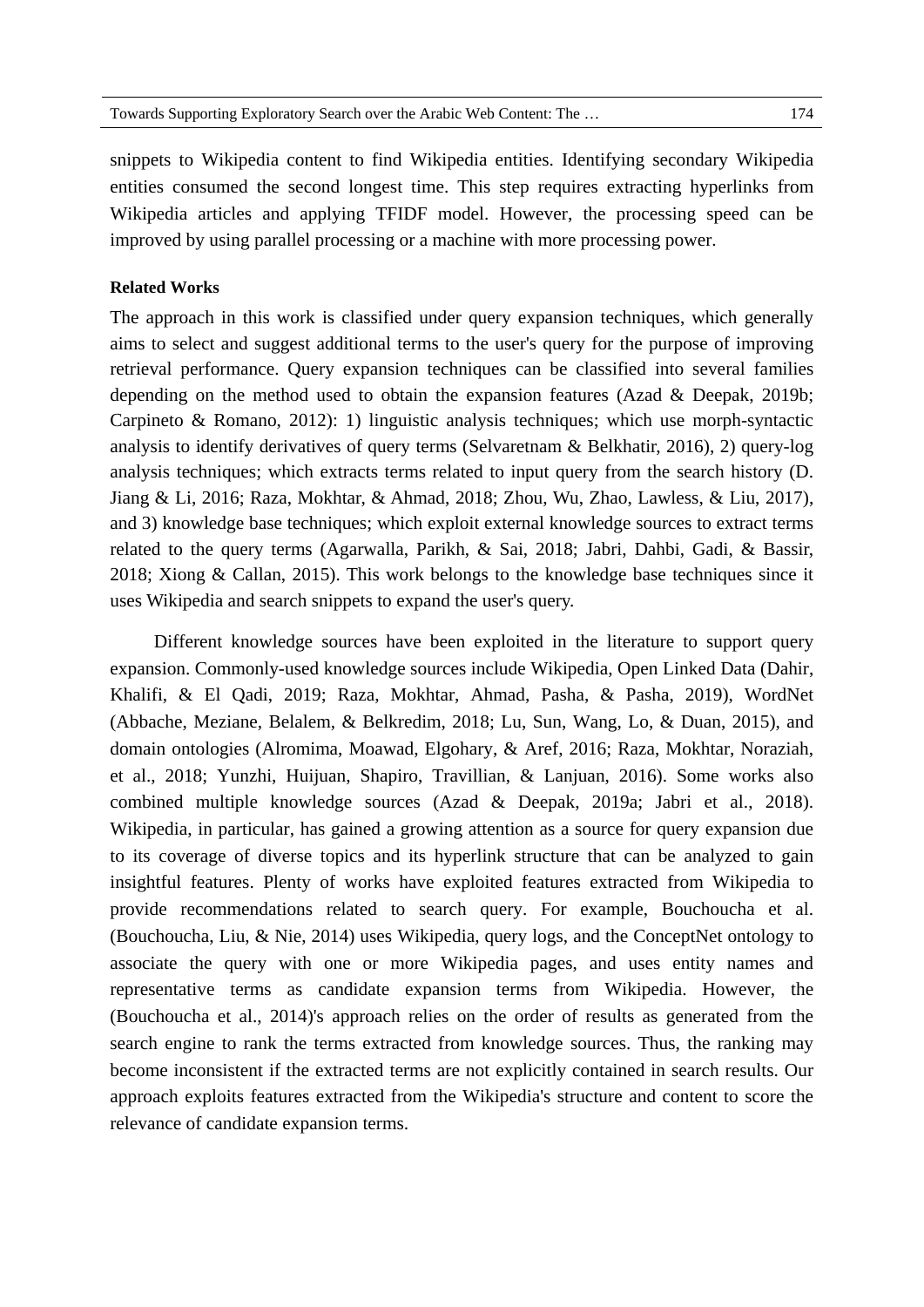Other works (Krishnan, Deepak, Ranu, & Mehta, 2018; Krishnan, Padmanabhan, Ranu, & Mehta, 2016) exploited semantic information from Wikipedia to generate diversified query expansions. Their approach starts with selecting informative terms from search results of the initial query, links them to Wikipedia entities, performs a diversity-conscious entity scoring and transfers such scoring to the term space to arrive at query expansion suggestions. Azad and Deepak (Azad & Deepak, 2019a) used terms extracted from Wikipedia and WordNet, and ranked them by using weighting schemes: in-link score (for terms extracted from Wikipedia) and a TF-IDF based scheme (for terms extracted from WordNet). Both (Krishnan et al., 2016) and (Azad & Deepak, 2019a) works are similar to ours in that they used weighting schemes that incorporate Wikipedia features to rank extracted terms. Our work goes a step forward by visualizing recommendations in a user-friendly and informative way, and implementing the approach as an extension to the web browser so that it is activated automatically while using a common search engine. We also propose a novel ranking algorithm that extends the common PageRank algorithm with features obtained from the search engine to score the relevance of terms. Guisado-Gámez et al. (Guisado-Gámez, Prat-Pérez, & Larriba-Pey, 2016) proposed a query expansion technique that relied on the Wikipedia structure as a network of connected nodes. The graph analysis of Wikipedia leaded to the identification of structural motifs that allow relating their tightly linked entries. Given a user query, its terms are linked only with semantically-related entities from the identified structural motifs. Their approach outperforms existing techniques that are based on content analysis of Wikipedia. However, it has been assessed in the context of explanatory search. In addition, our work differs in that it extracts not only Wikipedia entities that directly map to search results, but also diversified entities that may not be included in search results but are necessary to understand the search context from the user's perspective.

In the domain of Arabic text, Amer et al. (Amer, Khalil, & El-Shistawy, 2017) proposed AWASEL, a system that aims to improve search results by exploiting Arabic Wikipedia. It does this by adding relevant cross concepts to the original user's query, and was evaluated against Arabic news titles and headlines. However, AWASEL is simple in that it only aims to map query terms to Wikipedia entities without performing any filtering, ranking or visualization of results.

Many works tried to support exploratory web search through facets. These works aimed to generate facets that are used as categories of search results, and then reorganize search results. Faceting has been applied in many domain-specific systems, including e-commerce (Jumlesha, Sree, Likitha, & Goud, 2018; Vandic, Aanen, Frasincar, & Kaymak, 2017) and digital libraries (Aletras, Baldwin, Lau, & Stevenson, 2014; Gaona-García, Martin-Moncunill, & Montenegro-Marin, 2017), to enable users to navigate a multi-dimensional information space. Despite its great potential for facilitating exploratory search, faceting remains not well explored for general web search in an open-domain setting due to the web's large and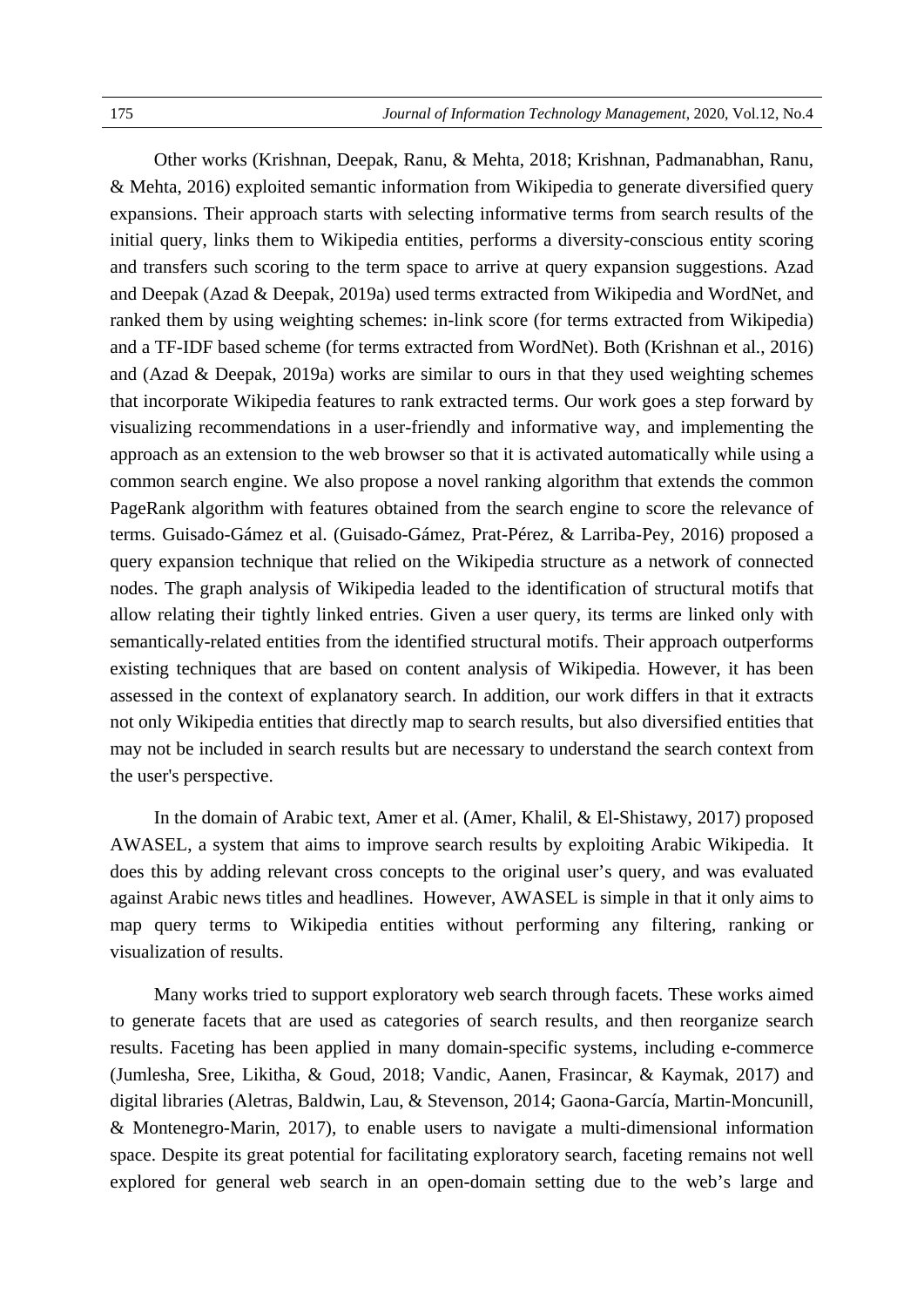heterogeneous nature. Few efforts tried to extend faceted search to the general web by exploiting external source sources or the search results to generate facets (Dou, Jiang, Hu, Wen, & Song, 2015; Z. Jiang, Dou, & Wen, 2016; Kong & Allan, 2014). The approach presented in this work is inspired from faceted search but has a different objective, which is providing an information space extracted from Wikipedia to enable the user to delve deeper into the search context.

## **Conclusions and Future Work**

This work presents an approach that extends the search engine's results by providing an information space obtained from Wikipedia to enable for deeper exploration and conceptual understanding of results. Text snippets in search results are mapped to Wikipedia entities, which are then filtered and ranked to maintain entities that are most relevant to the user's query. A novel ranked algorithm is used to rank Wikipedia entities by exploiting both the incoming links, as in the conventional PageRank, and features obtained from the search engine's results. The proposed approach was assessed over a dataset of 100 Arabic search queries in different domains. The experimental results showed that our modified PageRank algorithm improves the entities ranking process as compared to the results obtained from conventional page rank.

The work in this paper can be extended in different ways: First, we will explore how to exploit additional features such as Wikipedia categories and DBpedia to better rank and visualize results. Second, we will explore how to support multilingual exploratory search by interfacing with different versions of Wikipedia. Third, we will conduct a usability study to assess the usability and ease of use from the user's perspective.

## **References**

- Abbache, A., Meziane, F., Belalem, G., & Belkredim, F. Z. (2018). Arabic query expansion using wordnet and association rules *Information Retrieval and Management: Concepts, Methodologies, Tools, and Applications* (pp. 1239-1254): IGI Global.
- Abdelali, A., Darwish, K., Durrani, N., & Mubarak, H. (2016). *Farasa: A fast and furious segmenter for arabic.* Paper presented at the Proceedings of the 2016 conference of the North American chapter of the association for computational linguistics: Demonstrations.
- Agarwalla, L., Parikh, A., & Sai, A. P. V. (2018). Terms for query expansion using unstructured data: Google Patents.
- Agichtein, E., Brill, E., & Dumais, S. (2006, August 06 10, 2006). *Improving web search ranking by incorporating user behavior information.* Paper presented at the Proceedings of the 29th annual international ACM SIGIR conference on Research and development in information retrieval, Seattle, WA, USA.
- Aletras, N., Baldwin, T., Lau, J. H., & Stevenson, M. (2014). *Representing topics labels for exploring digital libraries.* Paper presented at the Proceedings of the 14th ACM/IEEE-CS Joint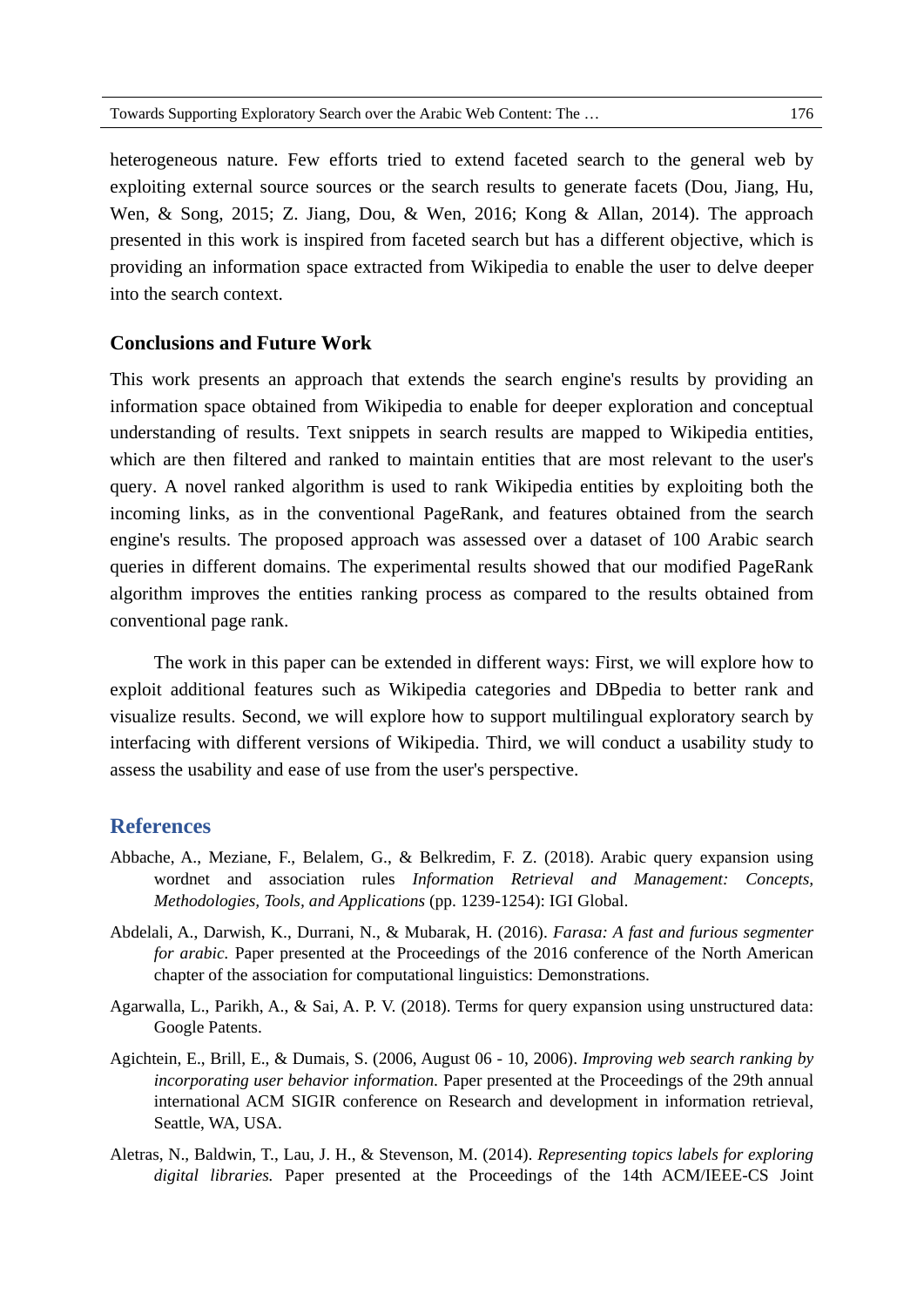Conference on Digital Libraries.

- Alromima, W., Moawad, I. F., Elgohary, R., & Aref, M. (2016). Ontology-based query expansion for Arabic text retrieval. *Int. J. Adv. Comput. Sci. Appl, 7*(8), 223-230.
- Amer, E., Khalil, H. M., & El-Shistawy, T. (2017). *Enhancing Semantic Arabic Information Retrieval via Arabic Wikipedia Assisted Search Expansion Layer.* Paper presented at the International Conference on Advanced Intelligent Systems and Informatics.
- Apache. Apache Lucene. Retrieved 20-1-2020, 2020, from https://lucene.apache.org/
- Azad, H. K., & Deepak, A. (2019a). A new approach for query expansion using Wikipedia and WordNet. *Information Sciences, 492*, 147-163.
- Azad, H. K., & Deepak, A. (2019b). Query expansion techniques for information retrieval: a survey. *Information Processing & Management, 56*(5), 1698-1735.
- Bouchoucha, A., Liu, X., & Nie, J.-Y. (2014). *Integrating multiple resources for diversified query expansion.* Paper presented at the European Conference on Information Retrieval.
- Callender, P. M. a. J. (2010). *Search Pattern*: O'Reilly Media.
- Carpineto, C., & Romano, G. (2012). A survey of automatic query expansion in information retrieval. *Acm Computing Surveys (CSUR), 44*(1), 1.
- Clarke, C. L., Kolla, M., Cormack, G. V., Vechtomova, O., Ashkan, A., Büttcher, S., & MacKinnon, I. (2008, July 20 - 24, 2008). *Novelty and diversity in information retrieval evaluation.* Paper presented at the Proceedings of the 31st annual international ACM SIGIR conference on Research and development in information retrieval, Singapore, Singapore.
- Dahir, S., Khalifi, H., & El Qadi, A. (2019). *Query Expansion Using DBpedia and WordNet.* Paper presented at the Proceedings of the ArabWIC 6th Annual International Conference Research Track.
- Dimitrova, V., Lau, L., Thakker, D., Yang-Turner, F., & Despotakis, D. (2013). *Exploring exploratory search: a user study with linked semantic data.* Paper presented at the Proceedings of the 2nd international workshop on intelligent exploration of semantic data.
- Dou, Z., Jiang, Z., Hu, S., Wen, J.-R., & Song, R. (2015). Automatically mining facets for queries from their search results. *IEEE Transactions on Knowledge and Data Engineering, 28*(2), 385- 397.
- Gaona-García, P. A., Martin-Moncunill, D., & Montenegro-Marin, C. E. (2017). Trends and challenges of visual search interfaces in digital libraries and repositories. *The Electronic Library, 35*(1), 69- 98.
- Ge, M., Delgado-Battenfeld, C., & Jannach, D. (2010). *Beyond accuracy: evaluating recommender systems by coverage and serendipity.* Paper presented at the Proceedings of the fourth ACM conference on Recommender systems.
- Green, S., & Manning, C. D. (2010). *Better Arabic parsing: Baselines, evaluations, and analysis.* Paper presented at the Proceedings of the 23rd International Conference on Computational Linguistics.
- Guisado-Gámez, J., Prat-Pérez, A., & Larriba-Pey, J. L. (2016). Query expansion via structural motifs in wikipedia graph. *arXiv preprint arXiv:1602.07217*.
- Hisamitsu, T., & Niwa, Y. (2005). Word importance calculation method, document retrieving interface,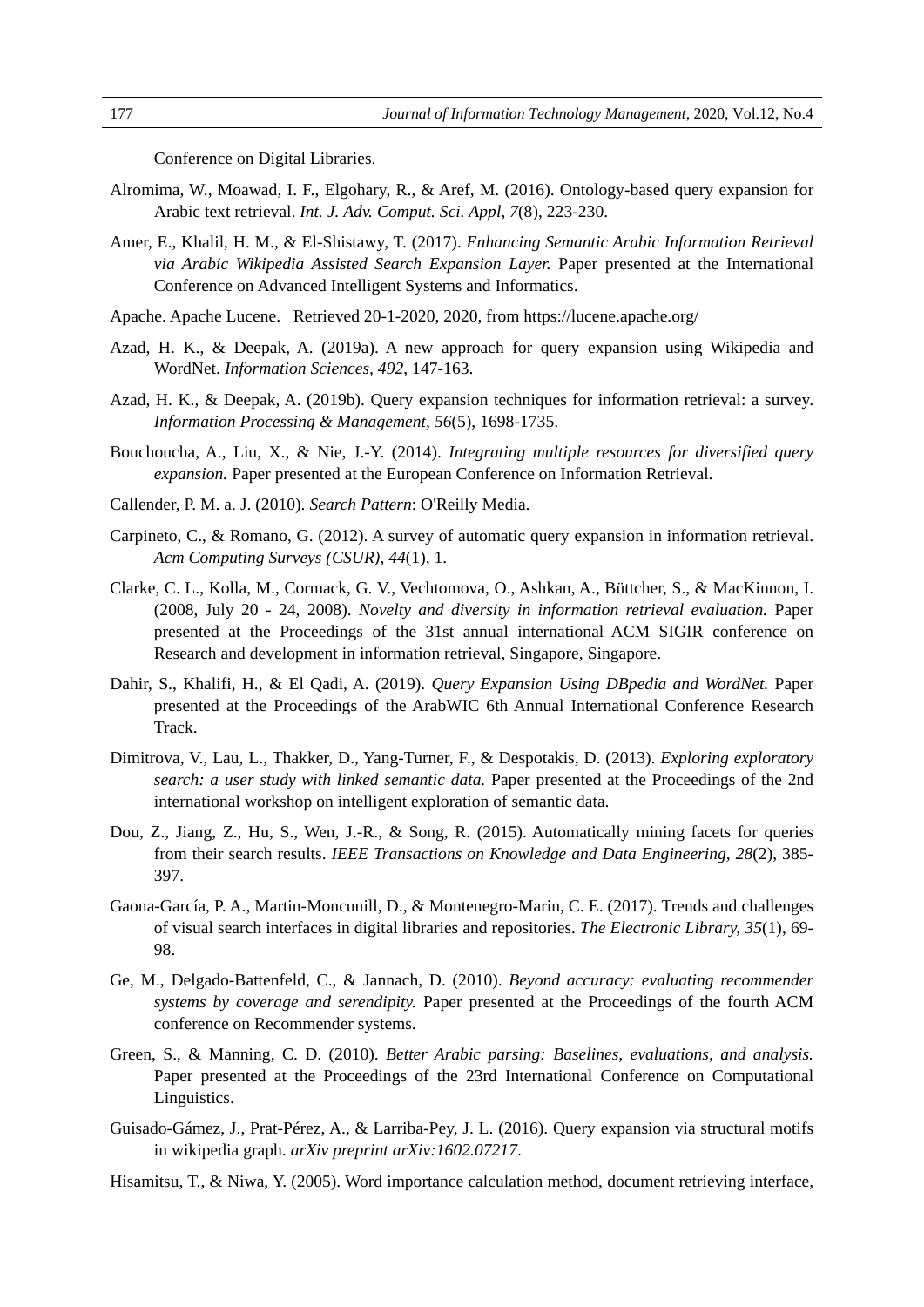word dictionary making method: Google Patents.

- Jabri, S., Dahbi, A., Gadi, T., & Bassir, A. (2018). Improving Retrieval Performance Based on Query Expansion with Wikipedia and Text Mining Technique. *Int. J. Intell. Eng. Syst, 11*, 283-292.
- Jacksi, K., Dimililer, N., & Zeebaree, S. (2015). *A survey of exploratory search systems based on LOD resources.* Paper presented at the Proc. 5th Int. Conf. Comput. Inform. ICOCI.
- Jacomy, A. (2016). Sigma js. Retrieved 13, march, 2016, 2016, from http://sigmajs.org/
- Järvelin, K., & Kekäläinen, J. (2002). Cumulated gain-based evaluation of IR techniques. *ACM Transactions on Information Systems (TOIS), 20*(4), 422-446.
- Jiang, D., & Li, H. (2016). Context-aware query suggestion by mining log data: Google Patents.
- Jiang, Z., Dou, Z., & Wen, J.-R. (2016). Generating query facets using knowledge bases. *IEEE Transactions on Knowledge and Data Engineering, 29*(2), 315-329.
- Jumlesha, S., Sree, J. N. D., Likitha, T., & Goud, G. R. (2018). Dynamic Facet Ordering for Faceted Products Search Engines. *International Journal of Research, 5*(12), 4096-4099.
- JWPL. Java Wikipedia Library. Retrieved 20-1-2020, 2020, from https://dkpro.github.io/dkpro-jwpl/
- Kong, W., & Allan, J. (2014). *Extending faceted search to the general web.* Paper presented at the Proceedings of the 23rd ACM International Conference on Conference on Information and Knowledge Management.
- Krishnan, A., Deepak, P., Ranu, S., & Mehta, S. (2018). Leveraging semantic resources in diversified query expansion. *World Wide Web, 21*(4), 1041-1067.
- Krishnan, A., Padmanabhan, D., Ranu, S., & Mehta, S. (2016). *Select, link and rank: Diversified query expansion and entity ranking using wikipedia.* Paper presented at the International conference on web information systems engineering.
- Langville, A. N., & Meyer, C. D. (2011). *Google's PageRank and beyond: The science of search engine rankings*. Princeton, NJ, United States: Princeton University Press.
- Lu, M., Sun, X., Wang, S., Lo, D., & Duan, Y. (2015). *Query expansion via wordnet for effective code search.* Paper presented at the 2015 IEEE 22nd International Conference on Software Analysis, Evolution, and Reengineering (SANER).
- Marchionini, G. (2006). Exploratory search: from finding to understanding. *Communications of the ACM, 49*(4), 41-46.
- Marie, N., & Gandon, F. (2014). *Survey of linked data based exploration systems*.
- Raza, M. A., Mokhtar, R., & Ahmad, N. (2018). A survey of statistical approaches for query expansion. *Knowledge and information systems*, 1-25.
- Raza, M. A., Mokhtar, R., Ahmad, N., Pasha, M., & Pasha, U. (2019). A Taxonomy and Survey of Semantic Approaches for Query Expansion. *IEEE Access, 7*, 17823-17833.
- Raza, M. A., Mokhtar, R., Noraziah, A., Hamid, R. A., Zainuddin, F., & Ahmad, N. A. (2018). Query Expansion Using Conceptual Knowledge in Computer Science. *Advanced Science Letters, 24*(10), 7490-7493.
- Selvaretnam, B., & Belkhatir, M. (2016). A linguistically driven framework for query expansion via grammatical constituent highlighting and role-based concept weighting. *Information Processing & Management, 52*(2), 174-192.